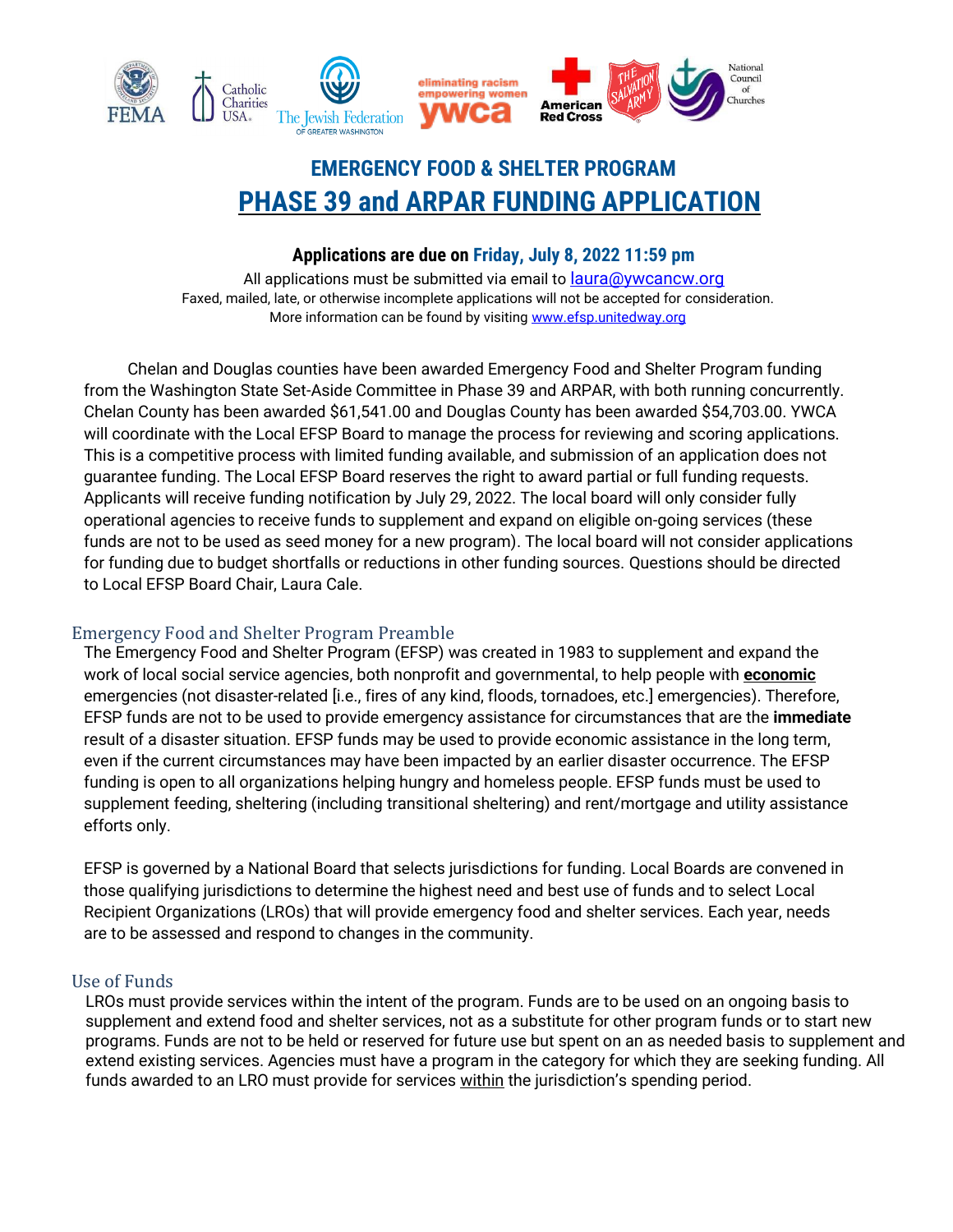## Reporting

LROs that have been approved for funding must submit reports to the Local Board throughout the phase by their due dates. (Reports include an LRO Certification, Interim Report and Final Report along with required documentation.)

#### Funding Categories

The minimum award per Local Recipient Organization (LRO) is \$500.00\*. Applicants may apply for funds in the following categories:

\* A **Certification Regarding Lobbying** form must be e-signed for any LRO receiving \$100,000 or more.

- A. Served Meals This category pertains to basic, nutritional, hot, or cold prepared meals that are served by the Local Recipient Organization (LRO) or delivered to clients. Food costs for meals served in a shelter should be included here. The per meal rate of \$3.00 may be used for agencies serving congregate meals.
- B. Other Food This category includes food vouchers for food orders, food boxes, or food purchased by food banks and food pantries. Diapers and feminine hygiene purchases are to be reported in the "Supplies/Equipment" category.
- C. Mass Shelter (on-site) This category pertains to LROs that will use funds to provide shelter within their own facility. Diapers and feminine hygiene purchases are to be reported in the "Supplies/Equipment" category. Food served in a shelter is **not** included here. LROs may use a per diem rate of \$12.50, as approved by the local board, for housing clients in their facility. The rate must be selected at the beginning of the Phase and used for all mass shelter expenditures. The per diem rate includes supplies purchased by the LRO.
- D. Other Shelter This category pertains to LROs that will use funds to provide shelter outside of their own facility (motel, SRO, other non-EFSP funded shelter). LROs may provide up to 90 days of assistance for clients if it is necessary to prevent homelessness. Local Board may approve the payments, no additional approval is required by the National Board.
- E. Supplies/Equipment This category includes any essential supplies and equipment, such as personal protective equipment, diapers and feminine hygiene products, purchase for use in a mass feeding or sheltering facility or for use by food banks/food pantries. Maximum expenditure is \$300 per item. The per meal or per diem rates include supplies/equipment purchases; LROs cannot make separate purchases in the supplies and equipment category.
- F. Building Code Repairs/Accessibility Improvements This category includes expenditure for building code repairs or accessibility improvements of a mass shelter or mass feeding facility; record the full amount to be spent. Maximum expenditure in this category is \$2,500.00. Both the National Board and Local Board must approve expenditures in advance (written). A building code citation is required.
- G. Rent/Mortgage This category pertains to LROs that will use funds to provide clients with rent/mortgage assistance (up to 3 months per client/family to maintain housing; Local Board may approve the payments, no additional approval is required from the National Board).
- H. Utilities This category pertains to LROs that will use funds to provide clients with utility assistance (up to 3 months per client/family/per utility to prevent disconnection of service; Local Boards may approve the payments, no additional approval is required by the National Board).

Please direct questions to: Laura Cale, YWCA NCW. P:509-662-3531 x112 E: laura@ywcancw.org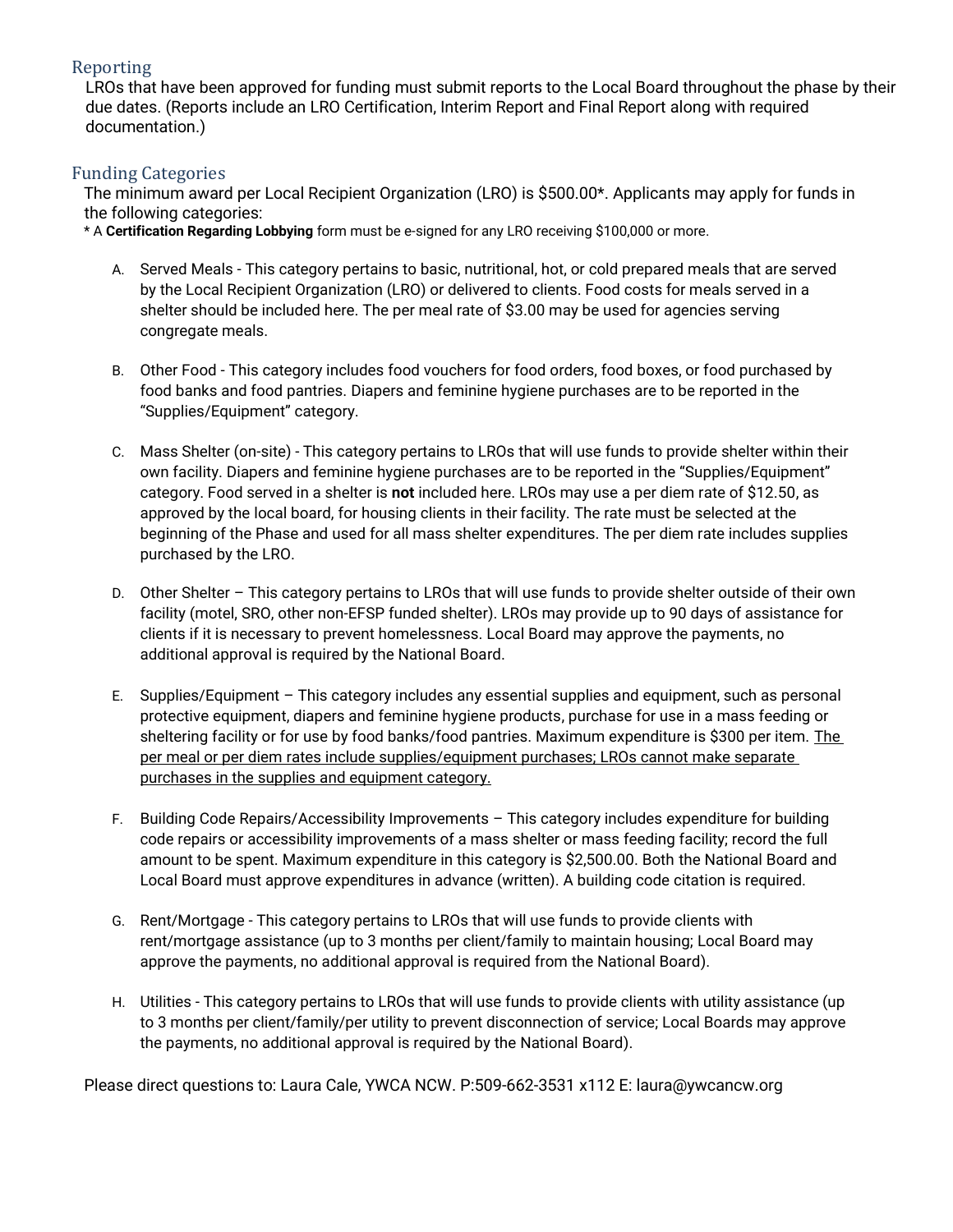

# **EMERGENCY FOOD & SHELTER PROGRAM PHASE 39 and ARPAR FUNDING APPLICATION**

Submit applications by Friday July 8, 2022 11:59 pm via email to *[laura@ywcancw.org](mailto:laura@ywcancw.org)* 

## **ORGANIZATION INFORMATION**

| Agency FEIN*: New York Contract Contract Contract Contract Contract Contract Contract Contract Contract Contract Contract Contract Contract Contract Contract Contract Contract Contract Contract Contract Contract Contract C |  |  |  |
|--------------------------------------------------------------------------------------------------------------------------------------------------------------------------------------------------------------------------------|--|--|--|
| Type of Organization: □ Nonprofit □ Government Entity                                                                                                                                                                          |  |  |  |

Is your organization debarred or suspended from receiving federal funds?  $\Box$  Yes  $\Box$  No

## **FUNDING REQUEST**

Identify funding category, enter amount requested, program budget, and the number served by program.

| Category/Chelan           | <b>EFSP Amount</b><br>Requested | <b>Other Funds</b><br>(Non-EFSP) | <b>Total Program</b><br><b>Budget</b> | Outputs*** |
|---------------------------|---------------------------------|----------------------------------|---------------------------------------|------------|
| <b>Served Meals</b>       |                                 |                                  |                                       |            |
| <b>Other Food</b>         |                                 |                                  |                                       |            |
| <b>Mass Shelter</b>       |                                 |                                  |                                       |            |
| Rent/Mortgage             |                                 |                                  |                                       |            |
| <b>Other Shelter</b>      |                                 |                                  |                                       |            |
| <b>Utility Assistance</b> |                                 |                                  |                                       |            |
| Supplies/Equipment        |                                 |                                  |                                       |            |
| Rehabilitation/           |                                 |                                  |                                       |            |
| <b>Emergency Repairs</b>  |                                 |                                  |                                       |            |
| Total                     |                                 |                                  |                                       |            |
|                           |                                 |                                  |                                       |            |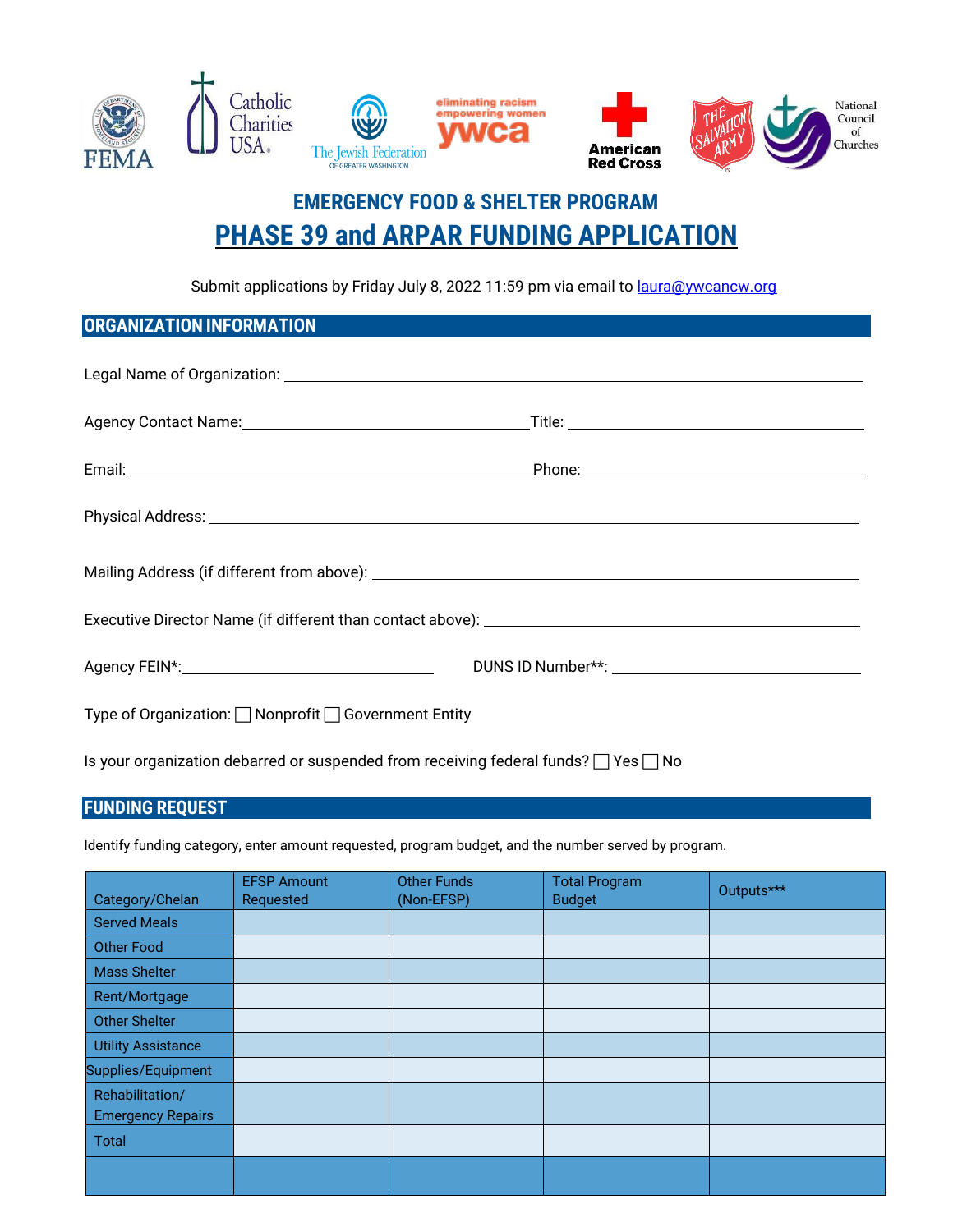| Category/Douglas          | <b>EFSP Amount</b><br>Requested | <b>Other Funds</b><br>(Non-EFSP) | <b>Total Program</b><br><b>Budget</b> | Outputs*** |
|---------------------------|---------------------------------|----------------------------------|---------------------------------------|------------|
| <b>Served Meals</b>       |                                 |                                  |                                       |            |
| <b>Other Food</b>         |                                 |                                  |                                       |            |
| <b>Mass Shelter</b>       |                                 |                                  |                                       |            |
| <b>Other Shelter</b>      |                                 |                                  |                                       |            |
| Rent/Mortgage             |                                 |                                  |                                       |            |
| <b>Utility Assistance</b> |                                 |                                  |                                       |            |
| Supplies/Equipment        |                                 |                                  |                                       |            |
| Rehabilitation/           |                                 |                                  |                                       |            |
| <b>Emergency Repairs</b>  |                                 |                                  |                                       |            |
| Total                     |                                 |                                  |                                       |            |

\*The National EFSP Board requires all Local Recipient Organizations (LROs) to have a Federal Employer Identification Number (EIN). If an LRO does not have an FEIN, the LRO must apply to the IRS for this number. There is no charge for an FEIN, and the required form is the SS-4. All agencies funded through fiscal agents are also required to provide an FEIN to the National Board to receive a grant. Grants will be held until this information has been provided.

\*\*The National Board requires all LROs to have a Data Universal Number System (DUNS) number. If an LRO does not have a DUNS number, the LRO must apply to Dun and Bradstreet for this number. There is no charge for the DUNS number.

\_\_\_\_\_\_\_\_\_\_\_\_\_\_\_\_\_\_\_\_\_\_\_\_\_\_\_\_\_\_\_\_\_\_\_\_\_\_\_\_\_\_\_\_\_\_\_\_\_\_\_\_\_\_\_\_\_\_\_\_\_\_\_\_\_\_\_\_\_\_\_\_\_\_\_\_\_\_\_\_\_\_\_\_\_\_\_\_\_\_\_\_\_\_\_\_\_\_\_\_\_\_\_\_\_\_\_\_\_\_\_\_\_ \_\_\_\_\_\_\_\_\_\_\_\_\_\_\_\_\_\_\_\_\_\_\_\_\_\_\_\_\_\_\_\_\_\_\_\_\_\_\_\_\_\_\_\_\_\_\_\_\_\_\_\_\_\_\_\_\_\_\_\_\_\_\_\_\_\_\_\_\_\_\_\_\_\_\_\_\_\_\_\_\_\_\_\_\_\_\_\_\_\_\_\_\_\_\_\_\_\_\_\_\_\_\_\_\_\_\_\_\_\_\_\_\_ \_\_\_\_\_\_\_\_\_\_\_\_\_\_\_\_\_\_\_\_\_\_\_\_\_\_\_\_\_\_\_\_\_\_\_\_\_\_\_\_\_\_\_\_\_\_\_\_\_\_\_\_\_\_\_\_\_\_\_\_\_\_\_\_\_\_\_\_\_\_\_\_\_\_\_\_\_\_\_\_\_\_\_\_\_\_\_\_\_\_\_\_\_\_\_\_\_\_\_\_\_\_\_\_\_\_\_\_\_\_\_\_\_ \_\_\_\_\_\_\_\_\_\_\_\_\_\_\_\_\_\_\_\_\_\_\_\_\_\_\_\_\_\_\_\_\_\_\_\_\_\_\_\_\_\_\_\_\_\_\_\_\_\_\_\_\_\_\_\_\_\_\_\_\_\_\_\_\_\_\_\_\_\_\_\_\_\_\_\_\_\_\_\_\_\_\_\_\_\_\_\_\_\_\_\_\_\_\_\_\_\_\_\_\_\_\_\_\_\_\_\_\_\_\_\_\_ \_\_\_\_\_\_\_\_\_\_\_\_\_\_\_\_\_\_\_\_\_\_\_\_\_\_\_\_\_\_\_\_\_\_\_\_\_\_\_\_\_\_\_\_\_\_\_\_\_\_\_\_\_\_\_\_\_\_\_\_\_\_\_\_\_\_\_\_\_\_\_\_\_\_\_\_\_\_\_\_\_\_\_\_\_\_\_\_\_\_\_\_\_\_\_\_\_\_\_\_\_\_\_\_\_\_\_\_\_\_\_\_\_ \_\_\_\_\_\_\_\_\_\_\_\_\_\_\_\_\_\_\_\_\_\_\_\_\_\_\_\_\_\_\_\_\_\_\_\_\_\_\_\_\_\_\_\_\_\_\_\_\_\_\_\_\_\_\_\_\_\_\_\_\_\_\_\_\_\_\_\_\_\_\_\_\_\_\_\_\_\_\_\_\_\_\_\_\_\_\_\_\_\_\_\_\_\_\_\_\_\_\_\_\_\_\_\_\_\_\_\_\_\_\_\_\_ \_\_\_\_\_\_\_\_\_\_\_\_\_\_\_\_\_\_\_\_\_\_\_\_\_\_\_\_\_\_\_\_\_\_\_\_\_\_\_\_\_\_\_\_\_\_\_\_\_\_\_\_\_\_\_\_\_\_\_\_\_\_\_\_\_\_\_\_\_\_\_\_\_\_\_\_\_\_\_\_\_\_\_\_\_\_\_\_\_\_\_\_\_\_\_\_\_\_\_\_\_\_\_\_\_\_\_\_\_\_\_\_\_

\*\*\*Outputs are the number of products/participants (e.g. # of meals served, # of clients served, # of shelter nights provided, etc.)

Total Agency Operating Budget:

Has the organization received EFSP funding in the past?  $\Box$  Yes  $\Box$  No

*If yes and requesting a funding increase, explain the rationale for the increased funds:*

## **PROGRAM INFORMATION**

Agency Mission Statement: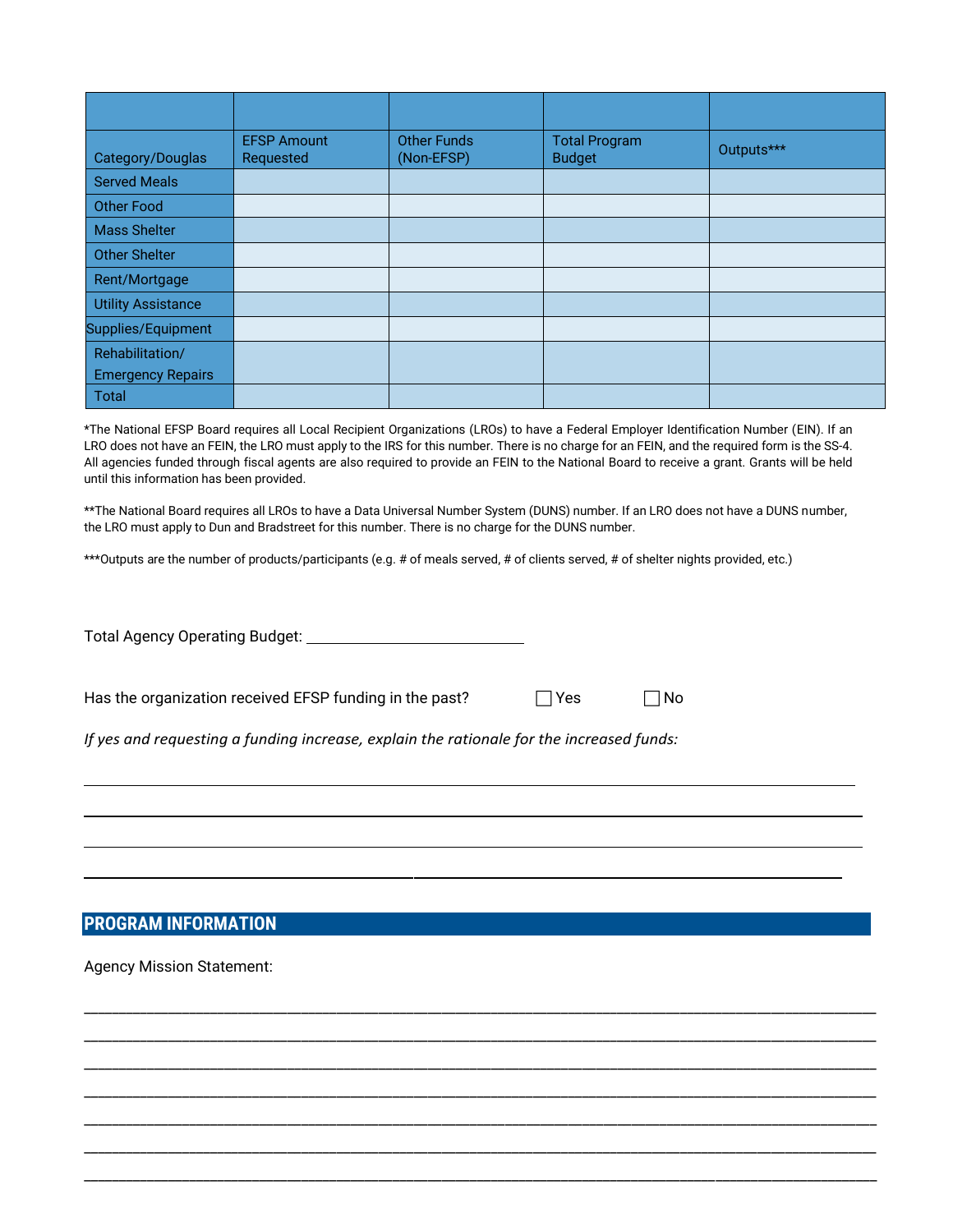Describe the program and services provided:

Describe the priority populations you will serve:

How does your program serve the specialized needs of the priority populations indicated above?

Describe the program's capacity to equitably serve people without discrimination in Chelan and Douglas Counties.